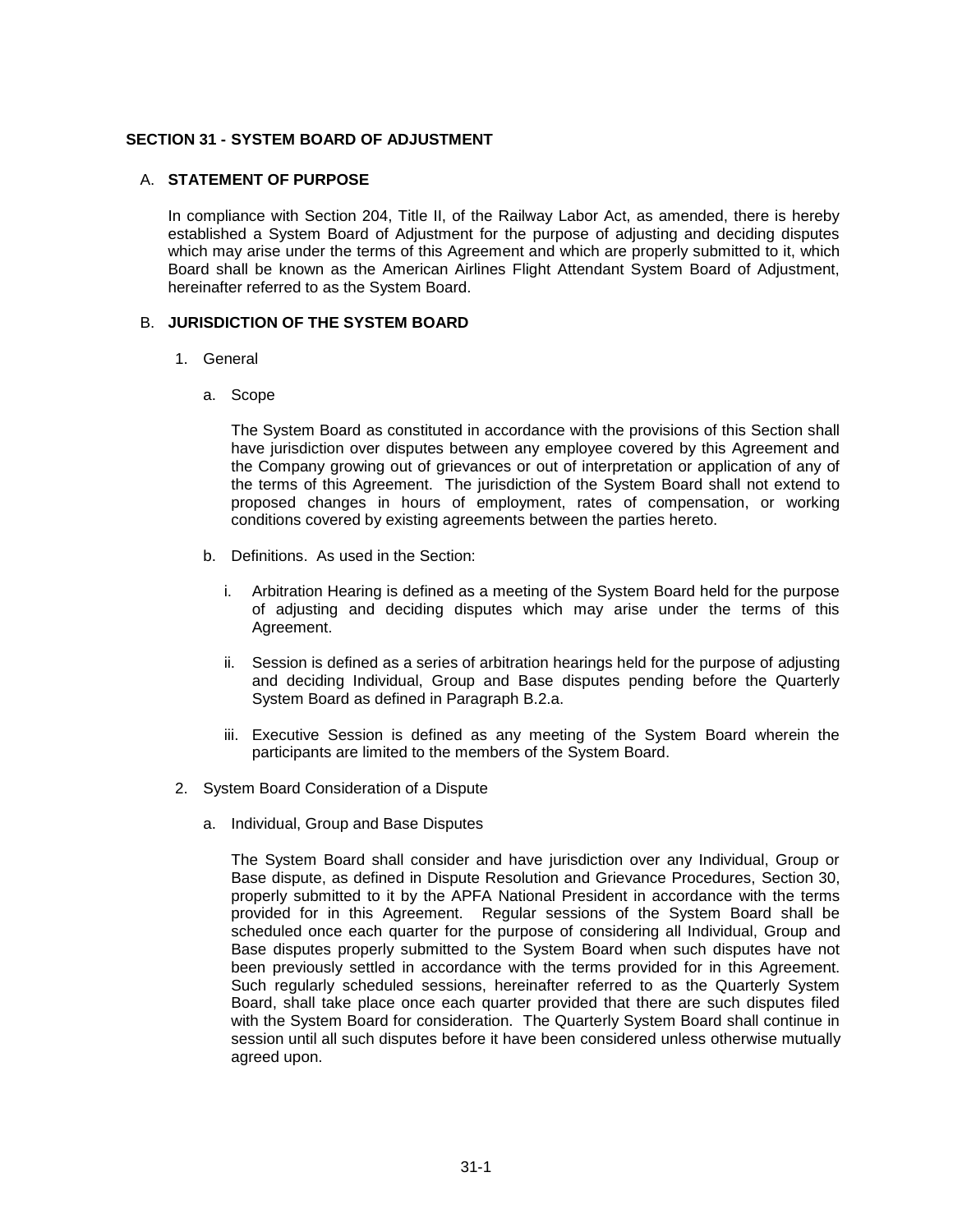### b. Other Disputes

The System Board shall consider any other dispute properly submitted to it by the APFA National President or by the Company when such dispute has not been previously settled in accordance with the terms provided for in this Agreement.

## C. **AUTHORITY OF THE SYSTEM BOARD**

1. Decisions

Decisions of the System Board in all disputes properly referable to it shall be final and binding upon the parties thereto.

2. Majority Vote

A majority vote of all members of a System Board shall be competent to make a decision.

3. All Judgments Rendered Without Prejudice

It is understood and agreed that each and every System Board Member shall be free to discharge her/his duty in an independent manner, without fear that her/his relations with the Company or with the employees may be affected in any manner by any action taken by him/her in good faith in her/his capacity as a System Board Member.

## D. **ADMINISTRATIVE OFFICERS OF THE SYSTEM BOARD**

1. Commissioner and Deputy Commissioner

There is hereby established the position of Commissioner of the System Board and the position of Deputy Commissioner of the System Board. The Commissioner and the Deputy Commissioner are hereby deemed the Administrative Officers of the System Board.

2. Terms of Office

The APFA National Vice President and the Vice President of Labor Relations, or their respective designees, shall act as the Commissioner or the Deputy Commissioner of the System Board. The Commissioner and the Deputy Commissioner once designated shall serve for one (1) year or until a successor has been duly appointed and designated. The office of Commissioner shall be filled and held alternately by the APFA and by the Company. When the APFA is acting as the Commissioner, the Company shall act as the Deputy Commissioner for the System Board, and vice versa.

- 3. Duties and Authority
	- a. Administrative Duties

The Commissioner and the Deputy Commissioner shall be charged with coordinating the administrative functions of the System Board, including the appointment of arbitrators and the scheduling of arbitration hearing dates. The Commissioner and Deputy Commissioner shall have the right to delegate some or all of their responsibilities or duties to a designee, provided such delegation is promptly communicated to the other party.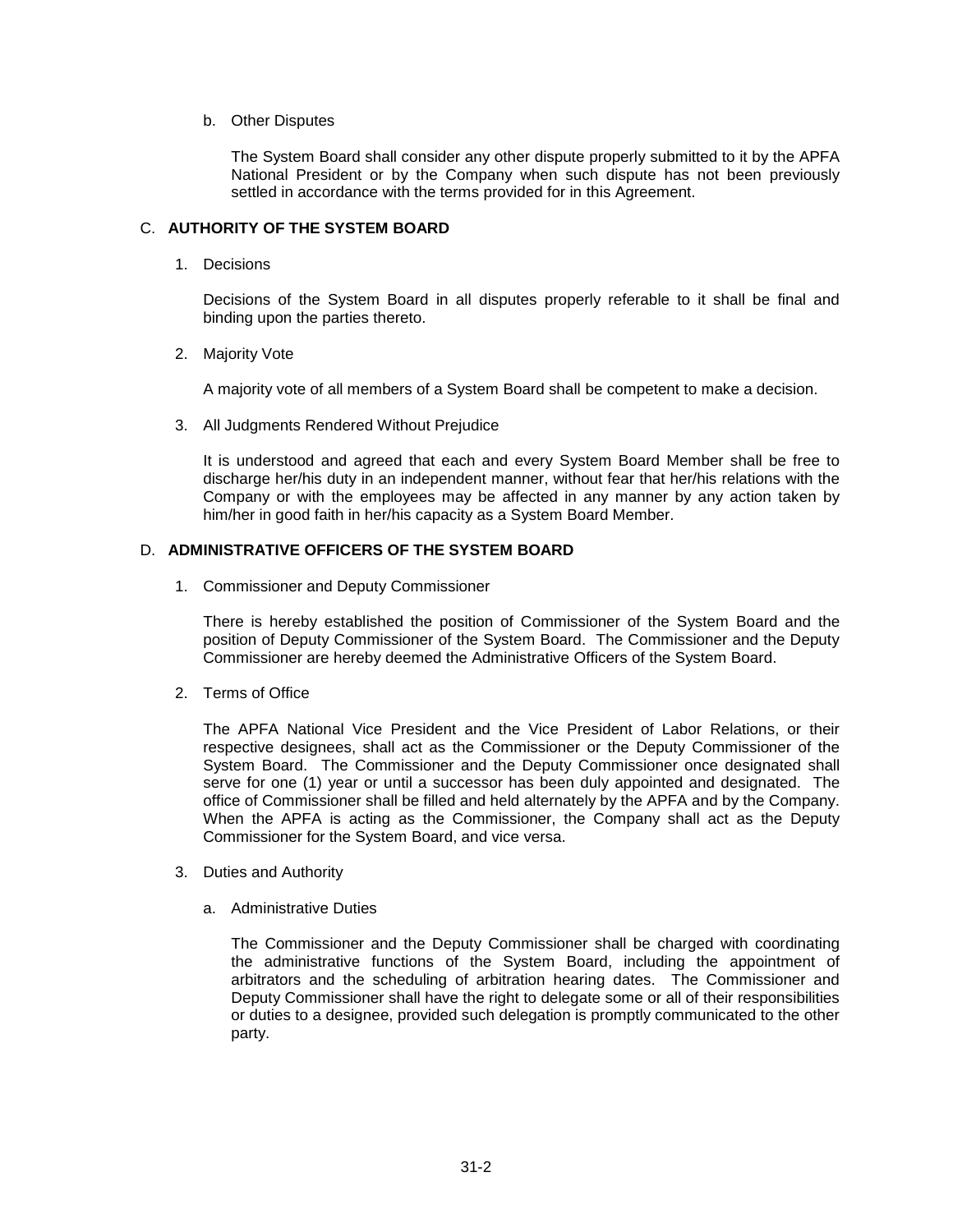b. Record Keeping

The Commissioner and the Deputy Commissioner shall maintain a complete record of all disputes submitted to the System Board for its consideration and of all findings and decisions made by it.

c. Expenses of the System Board

The Commissioner and the Deputy Commissioner, acting jointly, shall have the authority to incur such expenses, as in their judgment, may be deemed necessary for the proper conduct of the business of the System Board, and such expenses shall be borne onehalf (1/2) by each of the parties hereto.

## E. **COMPOSITION OF THE SYSTEM BOARD**

1. Appointment of Three (3) Member System Board

The System Board, in a given dispute(s) shall consist of three (3) members; one (1) of whom shall be appointed by APFA; one (1) of whom shall be appointed by the Company; and, one (1) of whom shall be an arbitrator appointed in accordance with the provisions of Section 31. Such appointees shall be known as System Board Members.

2. Invocation of Five (5) Member System Board

If either the APFA or the Company desires in a given dispute(s) a System Board comprised of two (2) Company members, two (2) APFA members, and the appointed arbitrator, such party shall invoke such System Board upon ten (10) days' written notification to the opposing party. The invocation of a five (5) member System Board from time to time on a case by case basis shall not constitute cause for dispensing with the provisions of Paragraph E.1 in any other dispute(s).

## F. **CHAIRPERSON OF THE SYSTEM BOARD**

In a dispute properly submitted to the System Board, it shall be the duty of the Commissioner and the Deputy Commissioner to endeavor to reach agreement on the appointment of an arbitrator to sit as a member of the System Board and to serve as its Chairperson for the purpose of reaching a final decision on the dispute(s) pending before the System Board. The Chairperson shall preside at all arbitration hearings and Executive Sessions of the System Board involving such dispute(s) and shall have a vote in connection with all actions taken by the System Board on that dispute(s).

## G. **APFA AND COMPANY SYSTEM BOARD MEMBERS**

1. Leaves of Absence and Travel

The APFA and Company System Board Members who are employees of the Company shall be granted necessary leaves of absence for the performance of their duties as System Board Members. So far as space is available, System Board Members shall be furnished free transportation over the lines of the Company for the purpose of attending arbitration hearings and Executive Sessions of the System Board, to the extent permitted by law.

2. Disposition of System Board Member Expenses

Each of the parties hereto will assume the compensation, travel expense and other expenses of the System Board Members appointed by it.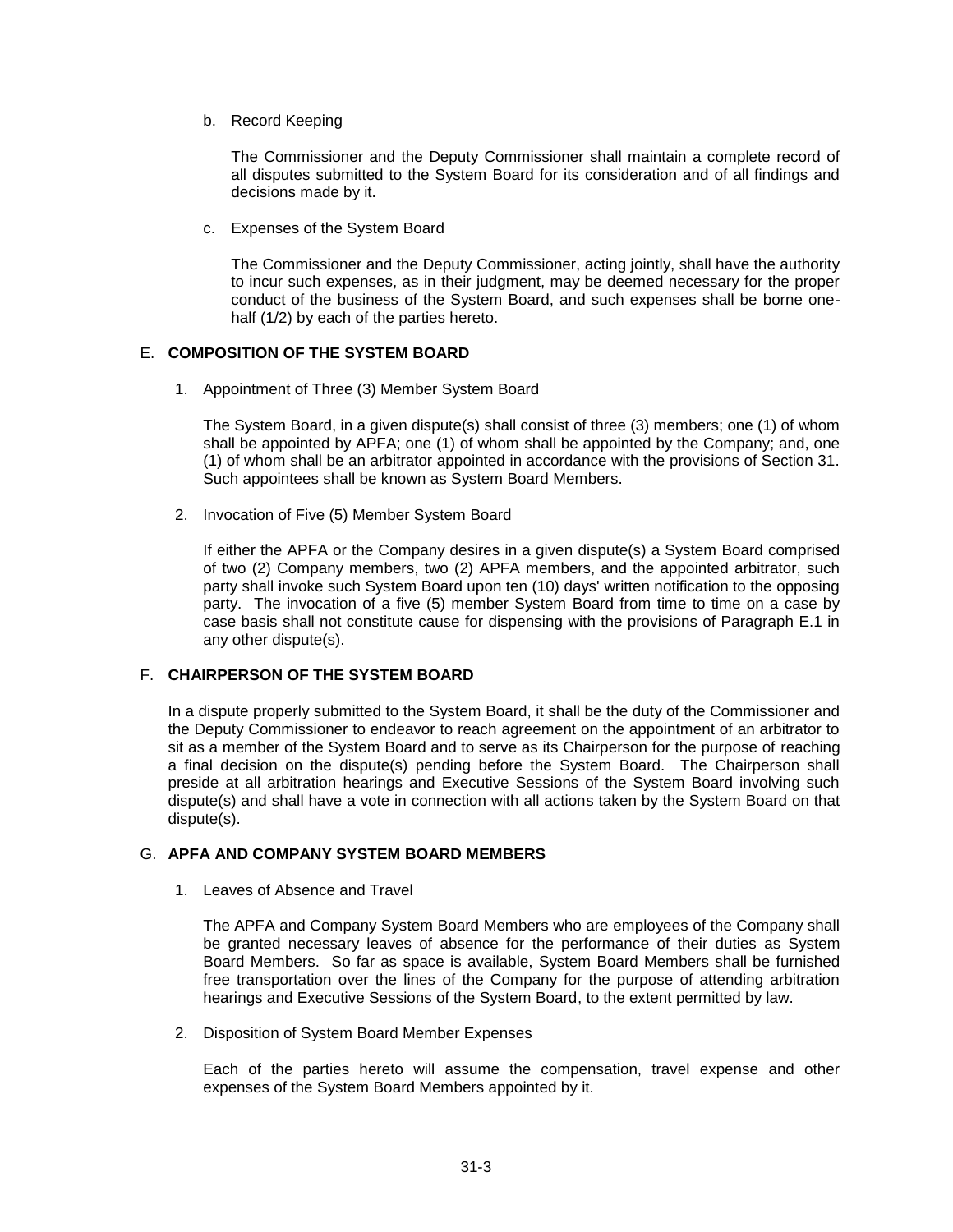#### 3. Notification

The Commissioner and the Deputy Commissioner shall each notify the other of the individual(s) appointed to serve as System Board Members for a given dispute(s).

#### H. **TERMS OF OFFICE - SYSTEM BOARD MEMBERS**

1. Quarterly System Board

The Quarterly System Board Members shall serve for one (1) year from the date of their appointment or until their successors have been duly appointed. Quarterly System Board Member vacancies shall be filled in the same manner as provided herein for the appointment of the original Quarterly System Board Members.

2. Discharge and Presidential Grievances

The System Board Members charged with deciding Discharge and Presidential Grievances shall serve on an ad hoc, case by case, basis.

#### I. **SUBMISSION OF DISPUTES**

1. Content of Submissions

All disputes properly referred to the System Board for consideration shall be addressed to the Commissioner. Five (5) copies of each petition, including all papers and exhibits in connection therewith, shall be forwarded to the Commissioner who shall promptly transmit one (1) copy thereof to the Deputy Commissioner and each member of the System Board. Each submission shall include:

- a. Individual, Group and Base Disputes
	- i. A formal and specific grievance statement, including:
		- (a) Question or questions at issue;
		- (b) Statement of facts;
		- (c) Remedy sought.
	- ii. Copies of all documents exchanged between the parties to date.
	- iii. Notice of Dispute.
- b. Discharge and Presidential Grievances
	- i. Question or questions at issue.
	- ii. Statement of facts.
	- iii. Position of employee, employees or the APFA.
	- iv. Position of the Company.
	- v. Copies of all documents exchanged between the parties to date.
- 2. Joint and Separate Submissions

When possible, joint submissions should be made, but if the parties are unable to agree upon a joint submission, then either party may submit the dispute and its position to the System Board, provided however, that such separate submissions must be made within thirty (30) days from the date of the Commissioner's receipt of the original submission. No dispute shall be considered by the System Board which has not first been handled in accordance with the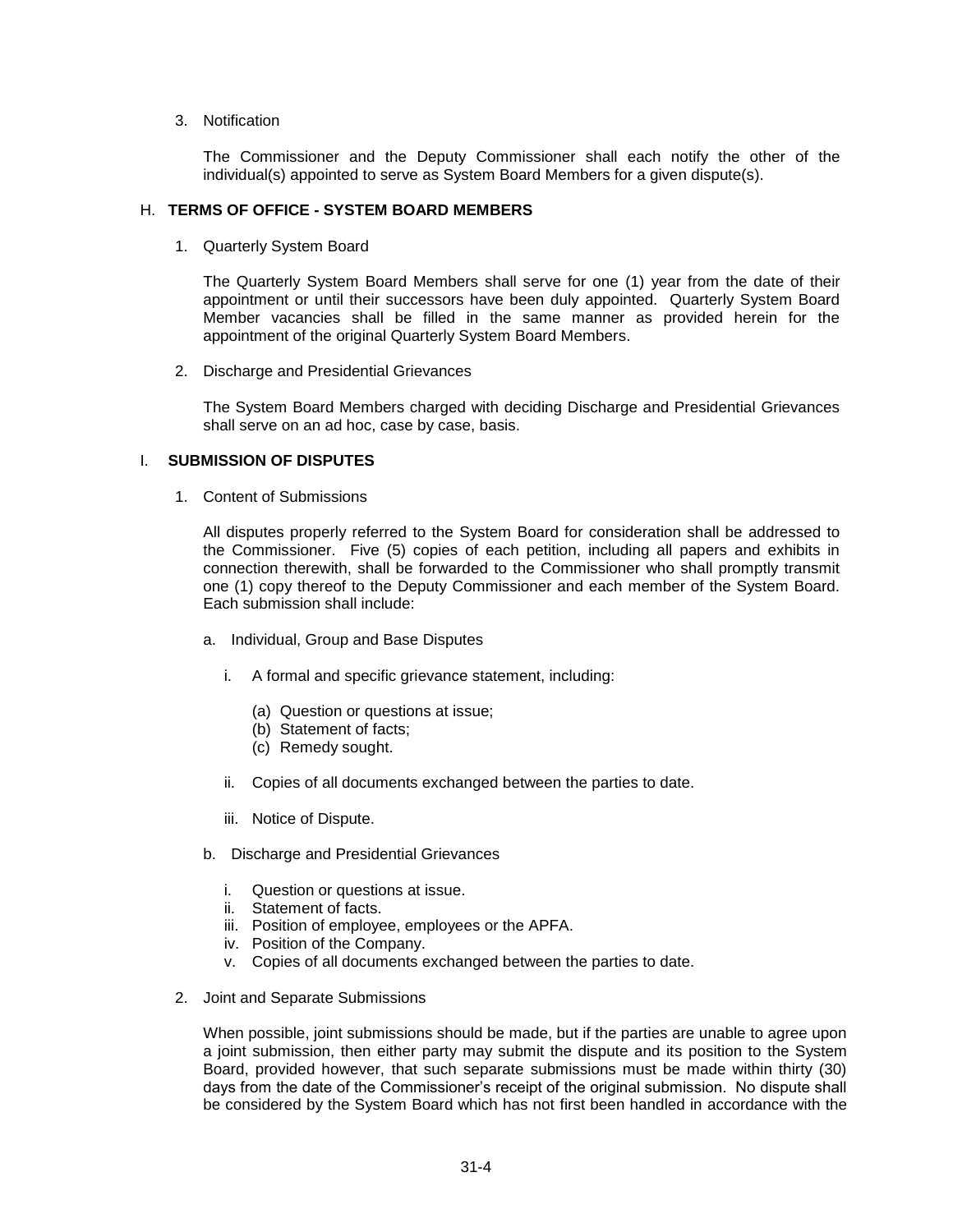provisions of this Agreement, including, as applicable, the rendering of a decision or the issuing of a recommendation by the Company.

3. Company Petition

Notwithstanding the foregoing Paragraph I, in no way shall the Company's right to file a petition to the System Board be affected.

## J. **PANEL OF ARBITRATORS**

1. Panel

The Commissioner and the Deputy Commissioner shall endeavor to maintain at all times a panel of eleven (11) arbitrators that are mutually acceptable to act as the Chairperson of the System Board and from whom dates of availability are routinely obtained. Appointment of an arbitrator as a System Board Member will be based upon mutual agreement, rotation and availability.

2. Vacancy/Termination

If a vacancy occurs on this panel, the Commissioner and Deputy Commissioner will endeavor to agree upon an arbitrator to fill such vacancy within thirty (30) days. Each arbitrator shall serve as a member of this panel for an indefinite term; either the Commissioner or Deputy Commissioner may cause the services of an arbitrator to be terminated (except as to disputes already submitted to him/her) by giving written notice to the other party and to the arbitrator.

3. Appointment of Ad Hoc Arbitrator

In the appointment of an arbitrator, the Commissioner and Deputy Commissioner should attempt to reach agreement from among members of this panel; however, nothing in this Section shall prohibit the Commissioner and Deputy Commissioner from agreeing to utilize an ad hoc arbitrator for a particular dispute(s).

### K. **APPOINTMENT OF ARBITRATOR, LOCATION AND NOTICE OF HEARINGS**

- 1. Quarterly System Boards (QSB)
	- a. Chairperson/Standing Arbitrator
		- i. Appointment of Standing Arbitrator

The appointment of a standing arbitrator to chair the Quarterly System Boards for the succeeding calendar year must be made no later than forty-five (45) days prior to the end of the present calendar year.

ii. Termination

Either the Commissioner or the Deputy Commissioner may terminate the services of a standing arbitrator after the first Quarterly System Board or any Quarterly Session thereafter so long as such termination is made no later than sixty (60) days prior to the next scheduled session of the Quarterly System Board. In such event, the Commissioner and the Deputy Commissioner will promptly agree upon the appointment of another arbitrator, either from the panel of arbitrators or an ad hoc arbitrator, to Chair the Quarterly System Boards. Should the parties fail to reach agreement within fifteen (15) days, the provisions prescribed herein will be utilized to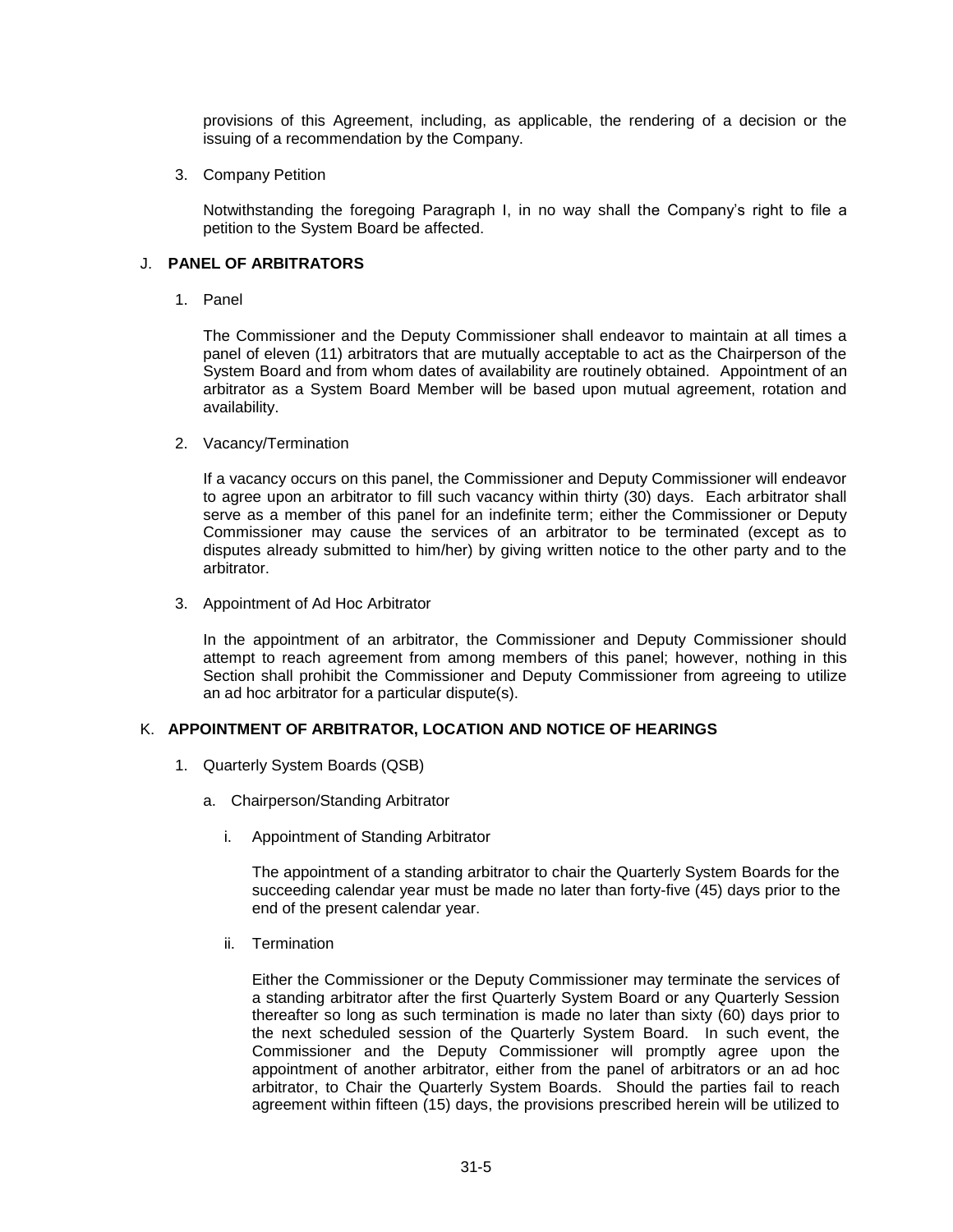retain the services of an arbitrator for the remainder of the calendar year. The newly appointed standing arbitrator will chair the next session of the Quarterly System Board, or if unavailable, the succeeding Quarterly System Board. If such arbitrator is unavailable for part or all of that initial session of the Quarterly System Board, during such period of unavailability, the parties will mutually agree upon an arbitrator to temporarily chair that part of the Quarterly System Board for which the newly appointed arbitrator is unavailable.

b. Location of Arbitration Hearings

The Quarterly System Board shall meet in the city where the General Offices of American Airlines, Inc. are maintained, unless a different location is agreed upon by the Commissioner and the Deputy Commissioner.

c. Notice of Arbitration Hearings/Docket

Upon receipt of notice of the submission of a dispute, the Commissioner shall set a date for the arbitration hearing, which shall be at the time of the next regular session of the Quarterly System Board and such dispute shall be considered docketed for hearing. If the APFA National President or the Vice President of Labor Relations consider the dispute of sufficient urgency and importance, and the dispute has been docketed but not heard due to time constraints during at least one (1) prior session of the Quarterly System Board, either party may request an arbitration hearing at an earlier date. Such earlier date shall be at such a time and place agreed upon by the Commissioner and Deputy Commissioner, but not more than fifteen (15) days after such request for an arbitration hearing is made. The Commissioner shall give the necessary notices, in writing, of such arbitration hearing to the System Board Members and to the parties to the dispute.

d. Pre-Arbitration Conference

Prior to each session of the Quarterly System Board, representatives from Headquarters Flight Service, Labor Relations and the APFA will confer by phone, or in person if mutually agreed upon, to review all grievances submitted to date. All parties will use their best efforts to facilitate and expedite the processing of disputes before the System Board.

e. QSB Protocol

In order to hear and resolve disputes in an expeditious manner, the parties have agreed that the following procedures will apply:

- i. Arbitration hearings will begin each day at 0900 and continue until all disputes on the day's docket have been heard, unless otherwise agreed to by the presenters;
- ii. The disputes will be heard in the order in which they appear on the day's docket, with the oldest dispute scheduled first;
- iii. To expedite the hearing of each dispute by resolving preliminary procedural matters prior to hearing, the presenters on each side will meet prior to the arbitration hearing date to review and discuss all disputes to be heard, including all documents to be introduced in the hearing, preliminary motions, etc. Presenters should openly discuss their proposed dispute presentations in order to foster a full understanding of the relative merits of each side's dispute. It is anticipated that this full and frank exchange will expedite the hearing of these disputes and, wherever possible, stimulate dispute resolutions prior to hearing.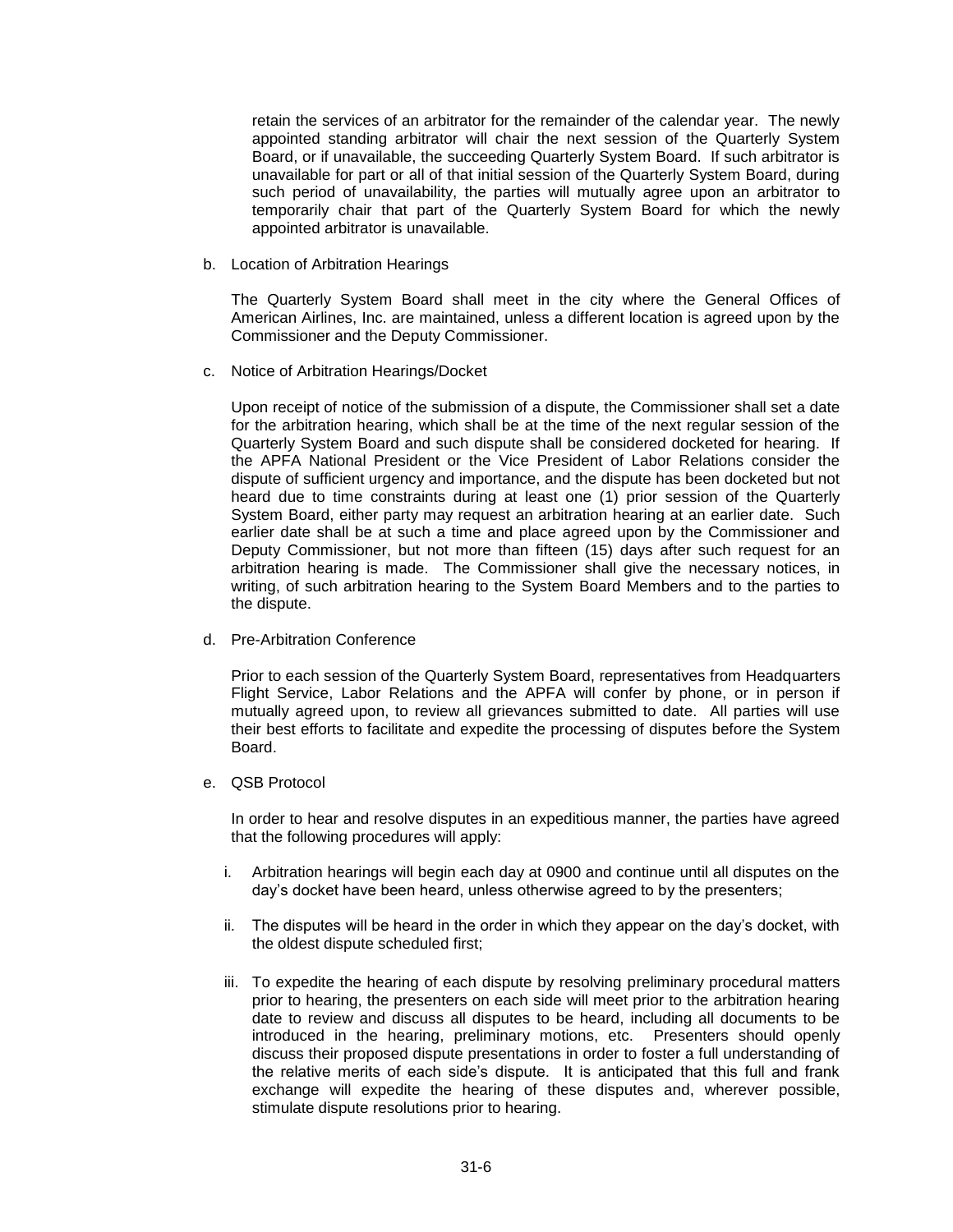The presenters will stipulate in writing to all facts and issues not in dispute, including relevant Company policies, background information on the grievant and all other witnesses, and any other uncontested information that is relevant to the dispute. In the event the parties have filed separate submissions, the presenters should attempt to agree to a joint statement of the issue. These stipulations are to be submitted to the Quarterly System Board at the beginning of the hearing in each dispute. Should written stipulations on a specific dispute not be accomplished by the presenters prior to hearing, the Quarterly System Board will proceed with the next dispute(s) in order on the docket pending the presenters' completion of the necessary stipulations;

- iv. Each presenter will use her/his best efforts to list her/his opening statement to five (5) minutes, but in no event shall the opening statement exceed ten (10) minutes. The closing summation shall not exceed fifteen (15) minutes;
- v. The Company and APFA agree that no taped or stenographic transcripts will be taken during the first two (2) sessions of the Quarterly System Board convened pursuant to this Agreement. Thereafter, as a rule, taped or stenographic transcripts will not be taken;
- vi. The presenters will use oral closing summations rather than written briefs, unless the Commissioner and Deputy Commissioner mutually agree that written briefs should be used in a specific case;
- vii. Decisions in each case will be issued on the day of the hearing, unless the Quarterly System Board agrees otherwise. The Quarterly System Board will use best efforts to limit Executive Sessions to thirty (30) minutes for each case.

All majority decisions of the Quarterly System Board will be final and binding and made with precedent, unless otherwise noted by the Quarterly System Board in its written decision.

- f. Conversion to Presidential Grievance
	- i. If, at any time prior to submission to the System Board, the APFA elects to convert a particular Individual, Group or Base Dispute to a Presidential Grievance, the procedures in Section 30 governing Presidential Grievances shall apply.
	- ii. If, after submission to the System Board, the APFA elects to convert a particular Individual, Group or Base grievance to a Presidential Grievance, the grievance shall, within forty-five (45) days of notice of conversion to the Company, be scheduled for a Pre-Arbitration conference. Should the Company desire to file a separate submission to the System Board, such submission shall be filed within thirty (30) days following the date of the Pre-Arbitration Conference.
- 2. Discharge Grievances
	- a. Appointment of Arbitrator/Hearing Date

The Commissioner and the Deputy Commissioner shall, within forty-five (45) days from the date of APFA's submission, agree on the appointment of an arbitrator to chair the System Board and schedule the arbitration hearing date of a Discharge grievance. The scheduled hearing date may be outside this forty-five (45) day time limit.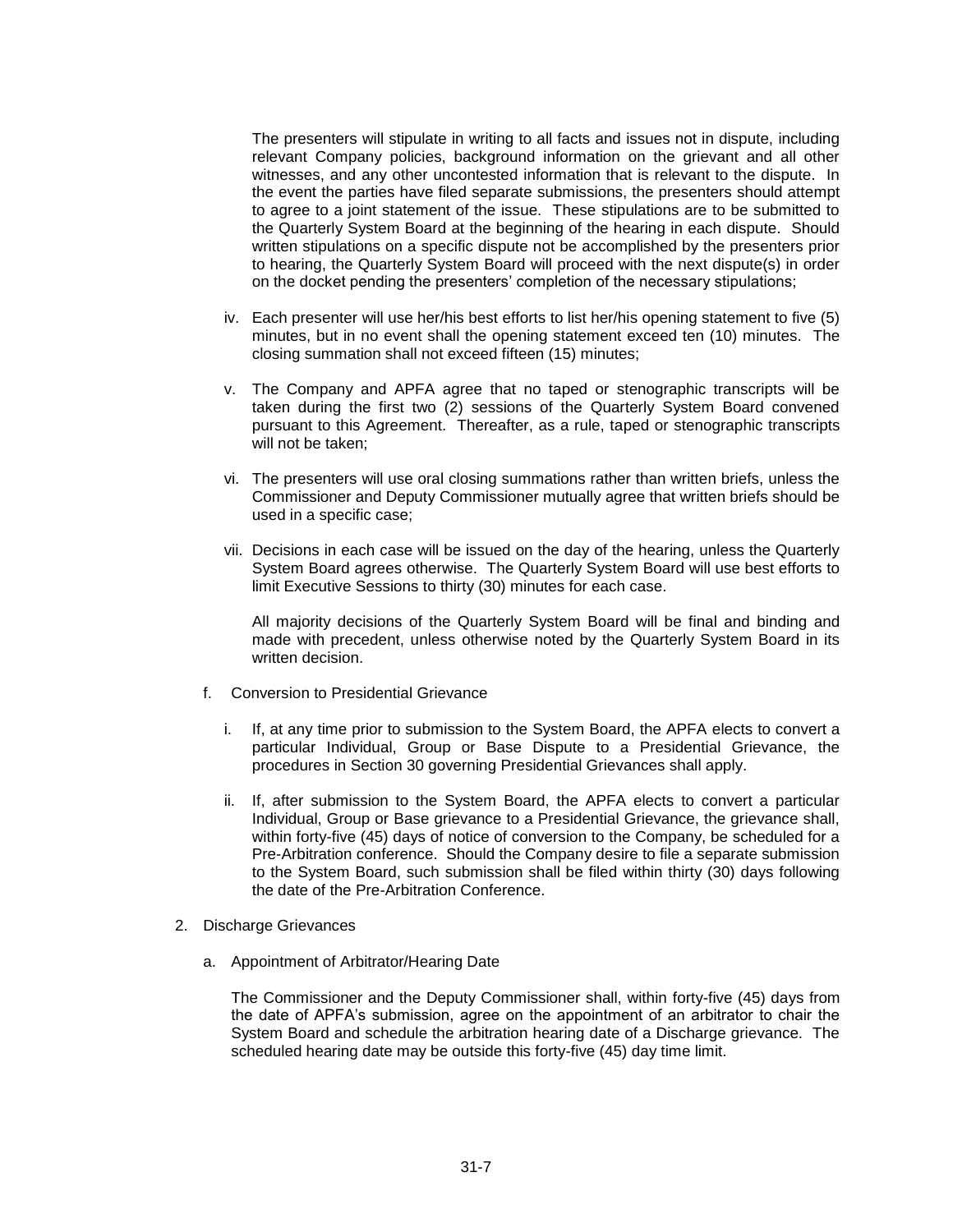b. Exception: Underlying Dispute

For a discharge grievance arising from an underlying policy or contractual dispute which is currently pending between the Company and the APFA, the arbitration hearing on the discharge may be held in abeyance until the policy or contractual dispute between the Company and the APFA has been resolved in accordance with this Agreement.

c. Location of Arbitration Hearing

In discharge disputes, the System Board shall meet in the city where the discharged employee was based, unless otherwise agreed to by the Commissioner and the Deputy Commissioner.

d. Notice of Arbitration Hearing/Docket

Discharge grievances shall be scheduled for arbitration hearing at such place and time agreed upon by the Commissioner and the Deputy Commissioner. The Commissioner shall distribute the necessary dockets, in writing, with the time and place of such arbitration hearing, to the System Board Members and to the parties to the dispute.

- 3. Presidential Grievances
	- a. Headquarters Pre-Arbitration Conference

Within forty-five (45) days of the APFA's submission of a Presidential Grievance to the System Board, a Headquarters Pre-Arbitration Conference shall be held with the APFA National President or her/his designee(s) and the Vice President of Labor Relations, or her/his designee(s). At such conference, the parties shall exchange all documents known to the parties at the time which are used in support of their respective positions. For confidentiality purposes, and, at the option of either party, all names and other identifying information may be expunged from any such documents exchanged.

b. Appointment of Arbitrator/Hearing Date

The Commissioner and the Deputy Commissioner shall, within forty-five (45) days from the date of the APFA's request for arbitration, agree on the appointment of an arbitrator to chair the System Board and schedule the arbitration hearing date of the Presidential Grievance. The scheduled hearing date may be outside this forty-five (45) day time limit.

c. Location of Arbitration Hearing

The System Board shall meet in the city where the General Offices of American Airlines, Inc. are maintained, unless a different location is agreed upon by the Commissioner and the Deputy.

d. Notice of Arbitration Hearing/Docket

Presidential Grievances shall be scheduled for an arbitration hearing at such place and time agreed upon by the Commissioner and the Deputy Commissioner. The Commissioner shall distribute the necessary dockets, in writing, with the time and place of such hearing, to the System Board Members and to the parties to the dispute.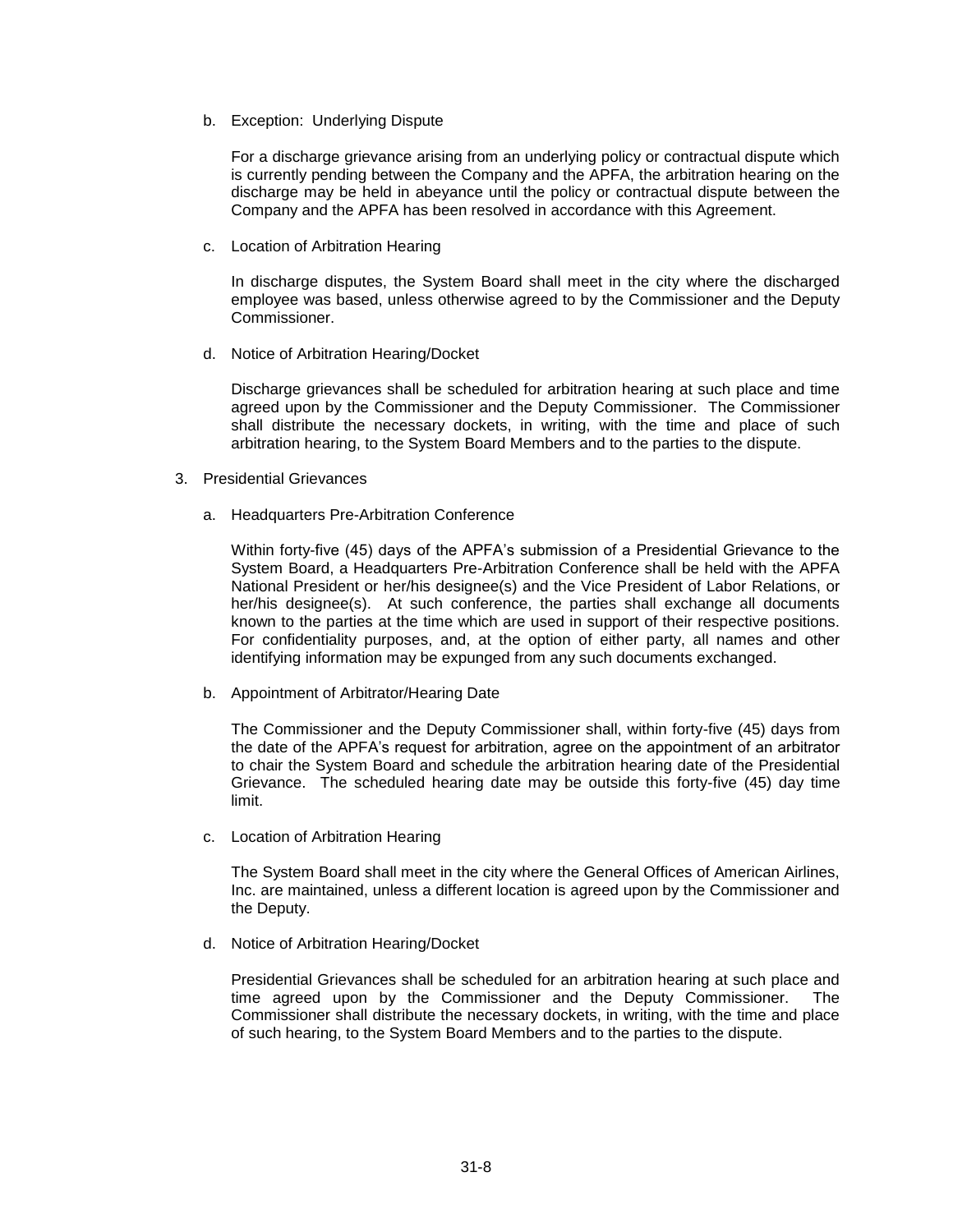## L. **PROCEDURE FOR BREAKING DEADLOCK IN THE APPOINTMENT OF AN ARBITRATOR**

Should the Commissioner and the Deputy Commissioner fail to reach agreement on the appointment of an arbitrator to chair an arbitration hearing(s) of the System Board as provided in Paragraphs K.1.a.i, K.2.a, and K.3.b, the Vice President of Labor Relations and the APFA National President, or their respective designees, shall, within ten (10) days of the expiration of the time limits as provided in Paragraphs K.1.a.i, K.2.a, and K.3.b, meet to review the reasons for the failure of the parties to reach agreement on the appointment of the arbitrator, and to make a final attempt to reach agreement prior to petitioning the National Mediation Board.

1. Petition to National Mediation Board (NMB)

If, within ten (10) days of the meeting described above, the Vice President of Labor Relations and the APFA National President have failed to reach agreement on the appointment of an arbitrator, the Commissioner shall petition the NMB for a list of seven (7) arbitrators who, in addition to other credentials, are members of the National Academy of Arbitrators. The Commissioner and the Deputy Commissioner will have thirty (30) days from receipt of this list to appoint an arbitrator and schedule the hearing date.

2. Appointment of Arbitrator

Through the process of elimination, with the Commissioner and the Deputy Commissioner alternately striking an equal number of the arbitrators from the list supplied by the NMB, an arbitrator will be appointed and the case set for hearing at the earliest possible date.

## M. **SCHEDULING AND POSTPONEMENTS OF ARBITRATION HEARINGS**

The Commissioner and the Deputy Commissioner agree to use their best efforts to schedule arbitration hearings at the earliest practical date and to avoid and/or limit, whenever possible, the number of postponements. Any delay in scheduling or postponement should be for good cause, i.e., System Board Member, grievant, witness or presenter unavailability due to sickness, injury, and/or vacation; presenter staffing considerations; or delays pending the resolution of an outside hearing or resolution of a substantially identical dispute, etc.

## N. **STENOGRAPHIC REPORTS**

When the Commissioner and the Deputy Commissioner mutually agree that a stenographic report is to be taken of a hearing of the System Board, in whole or in part, the cost will be borne equally by both parties to the dispute. In the event it is not mutually agreed that a stenographic report of the proceedings shall be taken, any written record available taken of such System Board hearing shall be furnished to the other party to the dispute upon request, provided that the cost of such written record so requested shall be borne equally by the parties to the dispute.

## O. **REPRESENTATION AND SUMMONING OF WITNESSES**

1. Representation

Employees covered by this Agreement may be represented at System Board hearings by such person or persons as they may choose and designate, and the Company may be represented by such person or persons as it may choose and designate.

2. Witnesses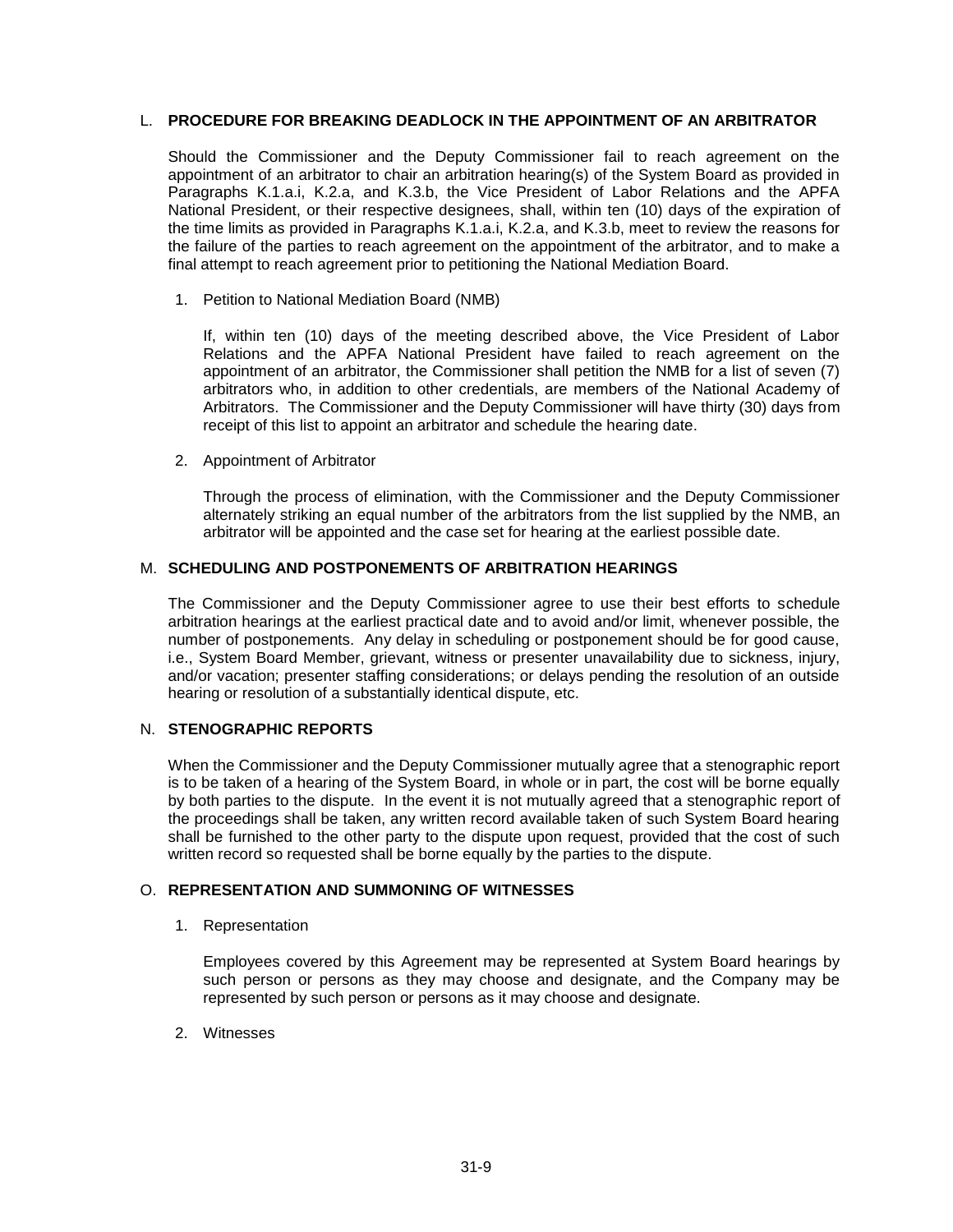- a. Summoning of Witnesses
	- i. On request of individual members of the System Board, the System Board may, by a majority vote, or shall at the request of either the APFA representative(s) or the Company representative(s) thereon, summon any witnesses who are employed by the Company and who may be deemed necessary by the parties in the dispute, or by either party, or by the System Board itself, or by either group of representatives constituting the Board.
	- ii. The number of witnesses summoned at any one time shall not be greater than the number which can be spared from the operation without interference with the services of the Company.
- b. Disposition of System Board Witness Expenses

Each of the parties hereto will assume the compensation, travel expense and other expenses of the witnesses called or summoned by it. So far as space is available, witnesses who are employees of the Company shall receive free transportation over the lines of the Company from the point of duty or assignment to the point at which they must appear as witnesses, and return, to the extent permitted by law.

3. Leaves of Absence for Representatives/Witnesses

In a dispute before the System Board, when a Flight Attendant is chosen to act as the representative of, or witness for, another Flight Attendant, such representative or witness shall, when the requirements of the service permit, be given leave of absence of a time sufficient to permit him/her to appear as such representative or witness.

## P. **EXCHANGE OF DOCUMENTS AND WITNESS LISTS**

1. Formal Exchange

Thirty (30) days prior to the date set for an arbitration hearing, the representatives designated by the parties shall exchange all documents they intend to enter in support of their respective positions and make available, in writing, the names of all witnesses they intend to summon whom they deem necessary to the dispute. Identifying information expunged from previously exchanged documents for reasons of confidentiality will now be exchanged with all information intact.

2. Additional Documents and Witnesses

Nothing herein shall require the representative of either party to present the aforementioned documents or to summon the aforementioned witnesses during the course of the hearing, nor shall the representatives of either party be restricted from entering documents or summoning witnesses who become known subsequent to the thirty (30) day exchange. Such additional documents and the names of such additional witnesses shall be exchanged at the time such determination is made.

# Q. **EVIDENCE**

Evidence may be presented at a System Board hearing either orally, or in writing, or both, and through witnesses.